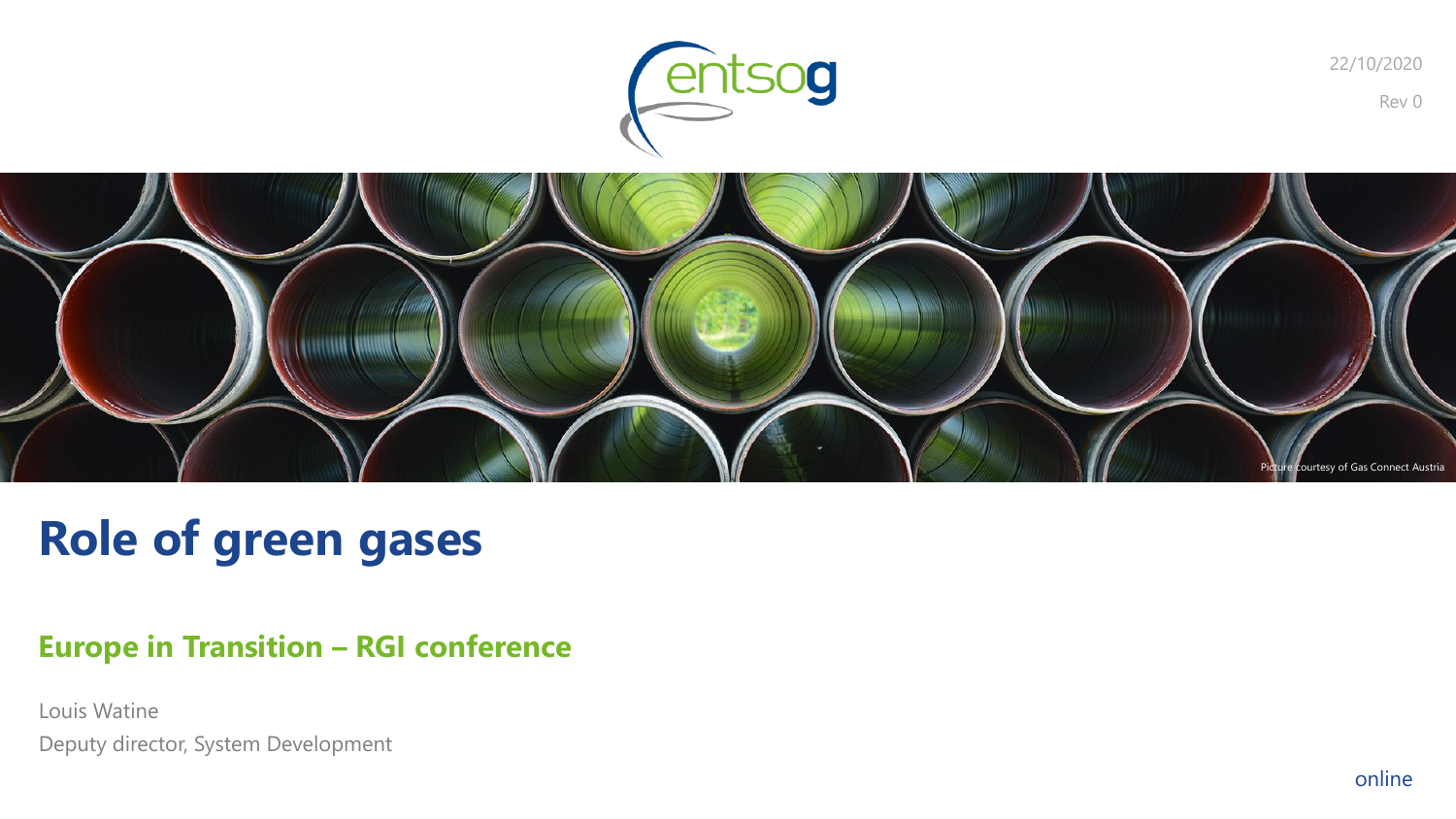## **Gas outlook**

#### **Gas specificities**

- Demand is seasonal and temperature dependent (heating / tertiary)
- − ca. 3,500 TWh in winter / 1,500 TWh in summer − 1,100 TWh of storage capacity (1/3 of winter gas
- demand, or 1/3 of annual electricity demand)

#### **Possible evolutions towards 2050**

- Further electrification (lower demand for final use, back up for intermittent power generation)
- Fuel switch in industry (coal/natural gas to electricity/green gas)
- Fuel switch in transport (especially heavy duty, maritime, aviation)
- Development of Fuel-Cells applications for hydrogen



#### *Green gases (EU and imports)*

- *Biomethane*
- *Green Hydrogen (P2G/P2L from wind and solar)*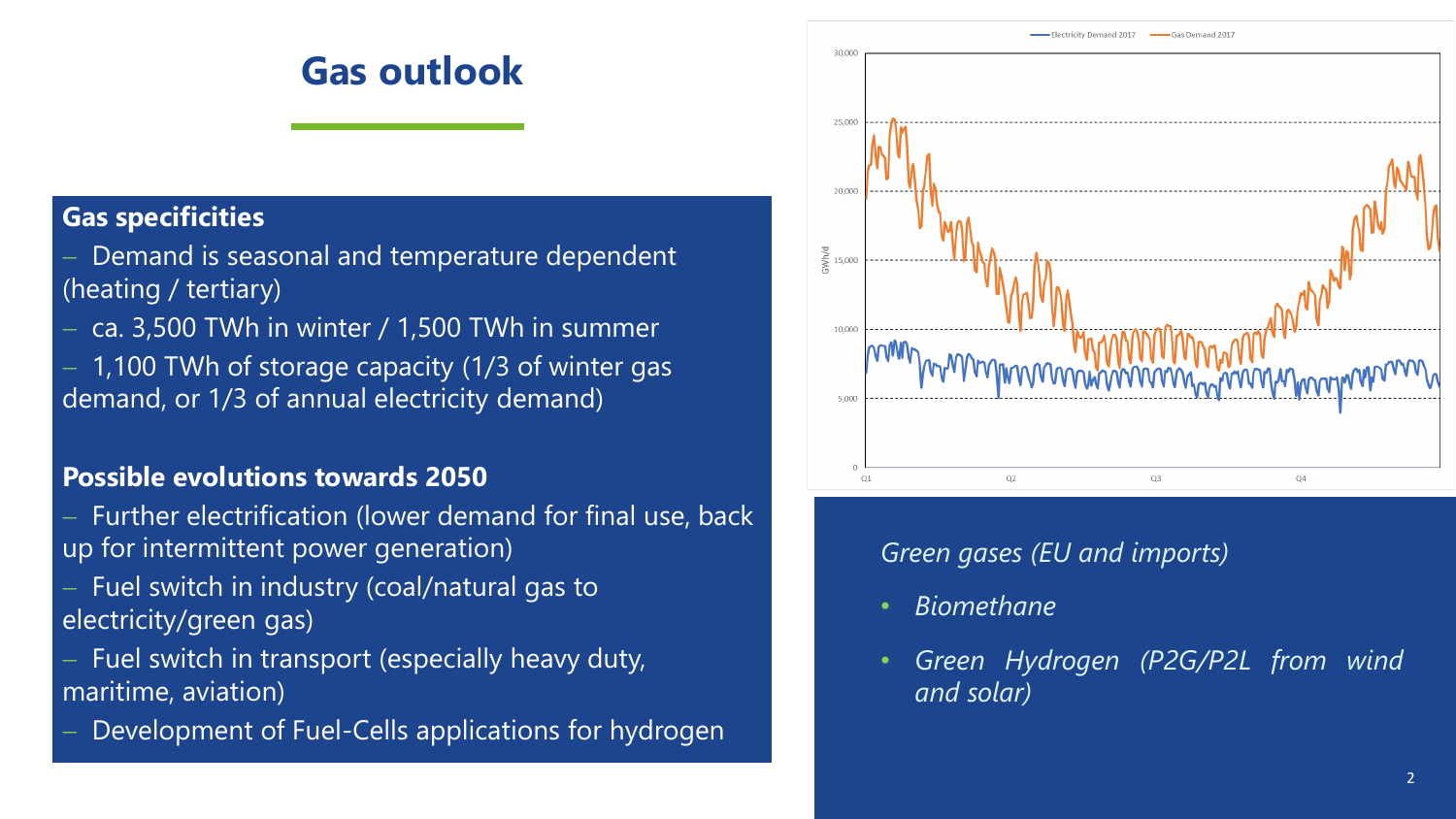





- Gas pipelines can transport large amounts of energy (most x-border capacities >>10 GW)
- Gas interconnectors are not exposed to congestion, even in case of peak demand (5% probability)
- Europe can import liquid or gaseous gases
- Green gases can be produced at a certain time then stored and consumed later. No constraint to consume them at the same time they are produced/imported